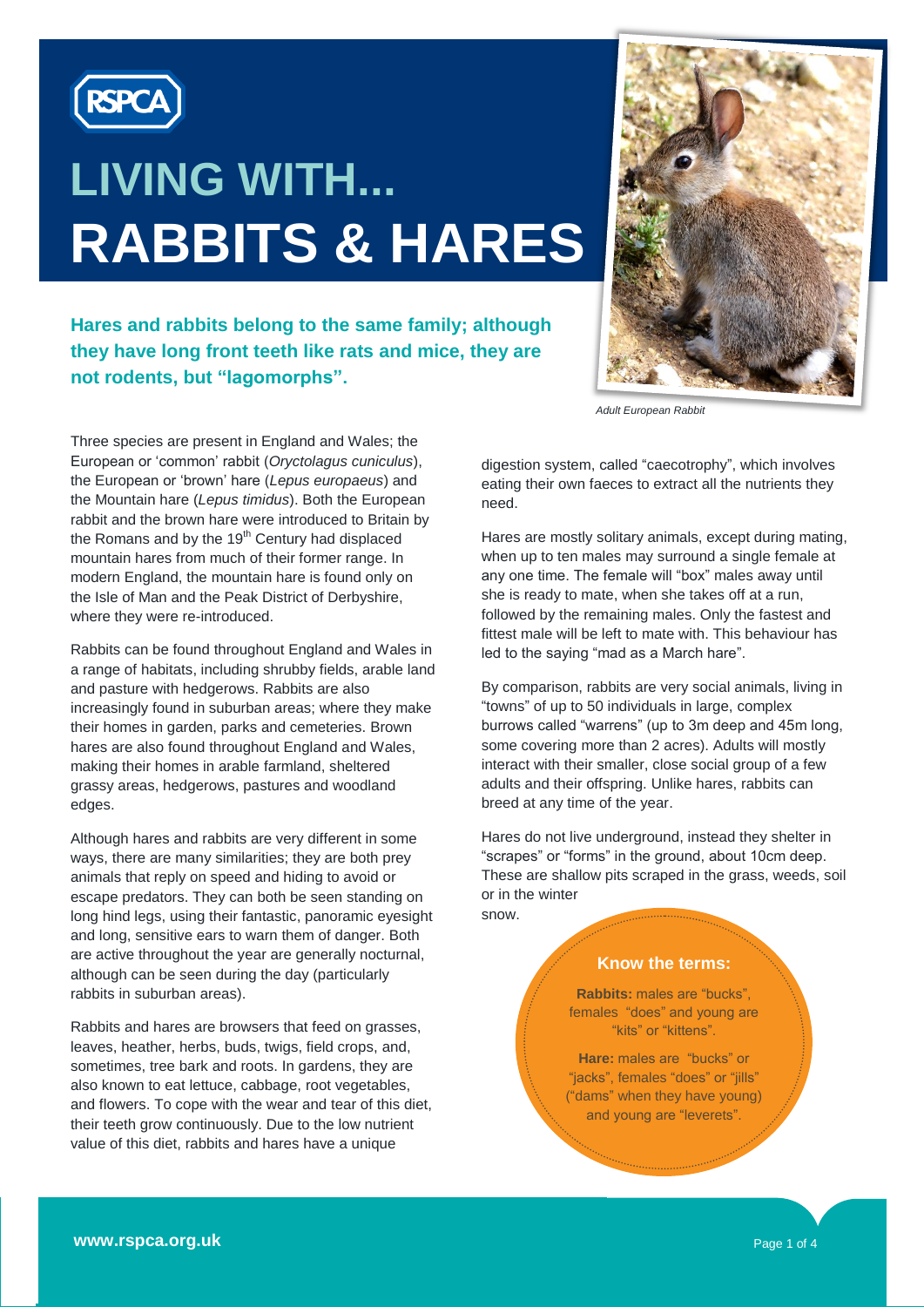# **LIVING WITH... RABBITS & HARES**

*Juvenile European Rabbit ('Kitten')*

# **What is hare coursing?**

Hare coursing is the practice of chasing a hare with two dogs (usually greyhounds), which are slipped simultaneously from their leash. It is considered by some to be a 'competition' and a test of a dog"s 'skills'. Being chased is extremely stressful for the hare and if caught it will die. Hare coursing is illegal throughout Britain.

Participating in, attending, or permitting hare coursing to take place on land is illegal under the Hunting Act 2004. There may also be other offences involved and anyone witnessing hare coursing taking place is advised not to approach the participants but to phone the police immediately on 101 - or 999 in an emergency.

### **Are rabbits or hares legally protected?**

Although rabbits and hares do not benefit from any specific legal protection, they are covered by the Wild Mammals (Protection) Act 1996, which protects all wild mammals from cruelty. Additionally, the Animal Welfare Act (2006) protects any animal "under the control of man" including those caught in traps, from unnecessary suffering.

Under the Hare Preservation Act 1892, it is also an offence to sell any native adult hare or leveret from 1<sup>st</sup> March - 31<sup>st</sup> July.



*Juvenile Brown Hare ('Leveret')*

#### **How can tell a rabbit from a hare?**

Rabbits are generally smaller than hares (often half the size when fully grown). As well as being larger than rabbits, hares have much longer ears (which are black-tipped) as well as longer, more powerful hind legs. The mountain hare"s coat will also change to a pale grey or white during the winter (dependent on temperature).

----------

It is very important to establish whether it's a young rabbit (kitten) or young hare (leveret), especially if you see one above ground on its own (see below):

- **Nostrils**: Whilst rabbits have beige fur and pink skin around the nostrils, hares have dark fur and black skin.
- **Ears and legs**: Hares have black substantially covering the tops of their ears and longer ears and legs than rabbits.
- Rabbits are born helpless, hairless and blind; they stay in the warren until able to look after themselves.
- Hares are born 'precocial', meaning they are mobile, fully furred and with eyes open. They are not born in a burrow but left by their mother in the open, in shallow hollow called a "scrape". She stays nearby in the day to guard them and will come to feed them during the night.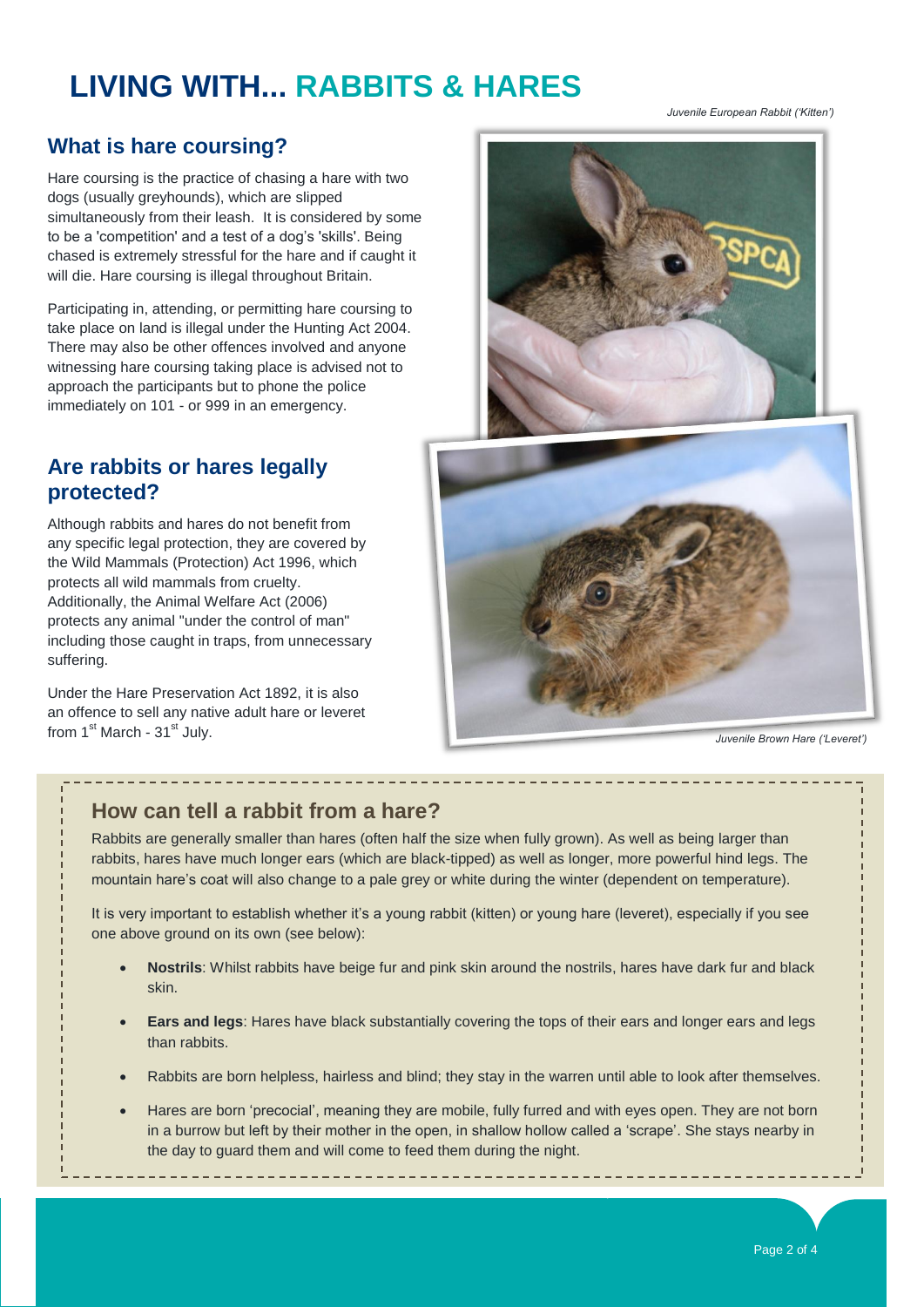*Adult Brown Hare*

# **LIVING WITH... RABBITS & HARES**

# **What can I do to deter rabbits and hares?**

#### **FOR INDIVIDUAL PLANTS OR SMALL AREAS**

- Solid mesh netting 90cm high can be installed without the need to bury part of it underground.
- Wire netting or biodegradable spiral tree guards can be put around the base of young trees or shrubs to prevent damage to the bark.

#### **AROUND GARDENS OR FLOWER BEDS**

- Install and maintain a physical barrier like a fence or wall using: 18 gauge wire mesh, 120-140cm high, with 30cm below ground level; the mesh that is below ground should be angled outwards after 15cm to deter burrowing underneath. Maximum mesh size should be 2.5cm to prevent young rabbits from squeezing through. The mesh should be attached to two 2.65 cm high tensile steel straining wires – at the top and bottom of the fence – with galvanised fence rings.
- Gates in and out of the fenced area also need to be rabbit-proof and must be kept closed when not in use.
- Electric netting and electric strained wire fences are sometimes used to keep out rabbits and can be purchased from agricultural merchants. **Do not use electrified fencing or netting if pets are present.**

You should consider the needs of other wild animals when considering installing fencing; for example, if the fencing crosses any badger or hedgehog runs, you will need to install appropriate badger and hedgehog gates.

For further advice and guidance, the Forestry Commission has produced a Technical Guide for "Forest Fencing", which can be obtained by calling their Publication Department at 0161 4954845, or by downloading from their website (**<https://goo.gl/oyfYgx>**).

#### **PLANTING**

If physically preventing rabbits from entering your property is impractical, then you may want to consider selective planting; a list of plants that rabbits don"t seem to like is produced by the Royal Horticultural Society on their website (**<https://goo.gl/7GpYbJ>**).

#### **REPELLENTS**

Most well-stocked garden centres will also have approved chemical deterrent products available for use in the garden. Please always read and follow the manufacturer's" application instructions and cautionary advice if you do decide to use one of these products.

# **Can rabbit numbers be legally controlled?**

Wherever possible, the RSPCA would always prefer non-lethal solutions and only if there is a serious problem and non-lethal means are ineffective or impractical should killing be contemplated.

Under the Pests Act 1954, all of England, except for London and the Isles of Scilly, is declared a "rabbit clearance area". This means that landowners have a legal obligation to control rabbits on their land, or if this is not possible, to put up rabbit proof fencing to stop them causing damage to any adjoining crops.

Rabbits can be legally controlled using gas, traps (spring, cage or box) and snares, shooting or ferreting. We would always recommend you engage the services of experienced, professional pest controllers, particularly when considering the use of gassing products, to ensure these actions are performed in line with legislation. When using traps or snares, it is important to remember that it is an offence to cause unnecessary suffering to any animal in the trap, to use any unapproved spring trap, to fail to check snares or traps at least once a day, to use a self-locking snare or to place them near a fox earth or badger sett, or where they will be exposed to severe weather. You are also legally obliged to humanely dispatch any rabbit caught in cage or box drop trap. More information on the legal control of rabbits can be found at **[www.gov.uk/guidance/rabbits-how](http://www.gov.uk/guidance/rabbits-how-to-control-numbers)[to-control-numbers](http://www.gov.uk/guidance/rabbits-how-to-control-numbers)**.